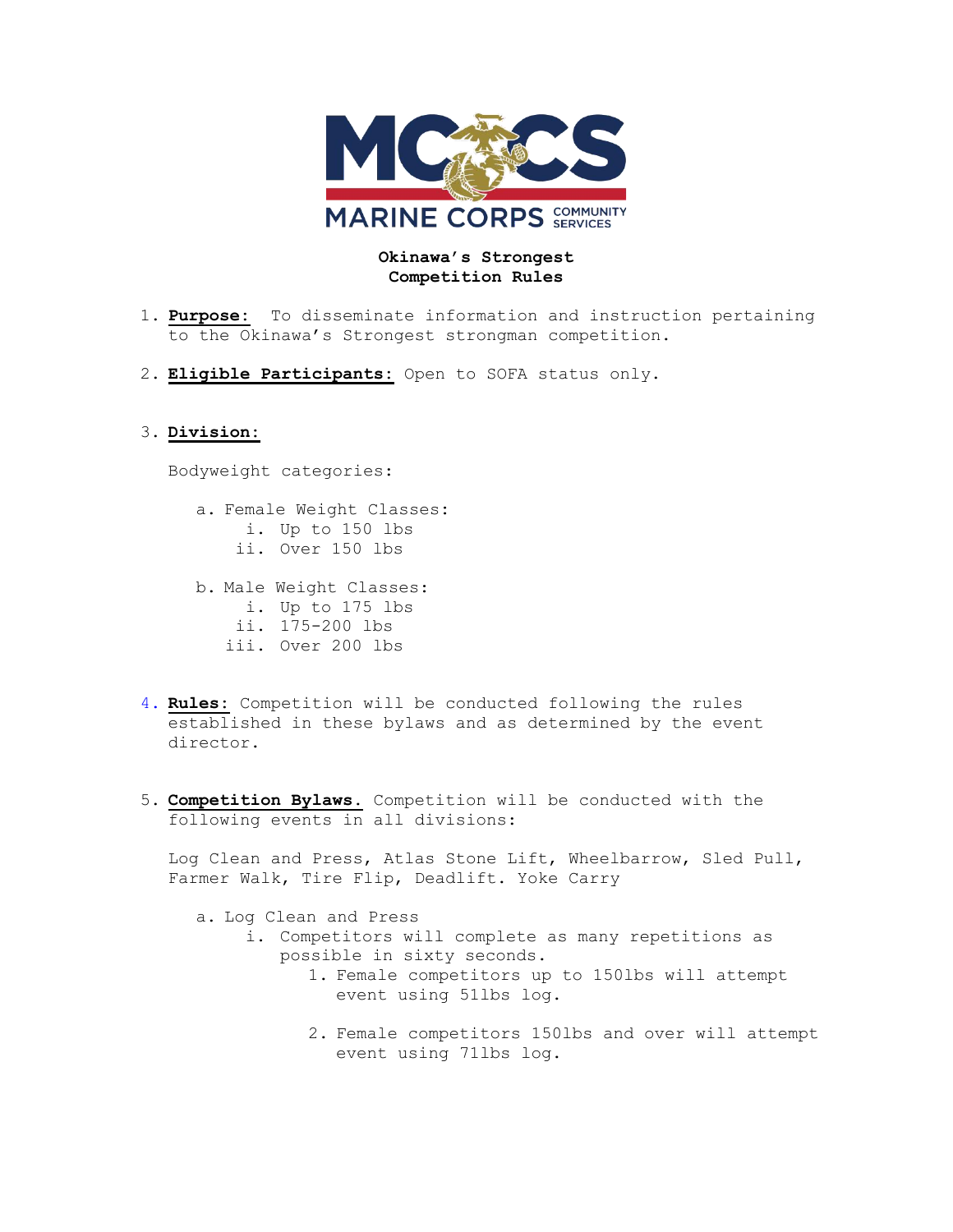- 3. Male competitors up to 175lbs. will attempt the event using 102lbs log.
- 4. Male competitors 175-200lbs. will attempt the event using 122lbs log.
- 5. Male competitors 200lbs and over will attempt the event using 142lbs log.
- b. Atlas Stone Lift
	- i. Competitors will complete three atlas stone lifts of various weight and place them on a specified raised platform for time.
		- 1. Female competitors in both weight categories will use the following size atlas stones:
			- a. 99 lbs
			- b. 121 lbs
			- c. 136 lbs
		- 2. Male competitors in the up to 150 lbs division will use the following size atlas stones:
			- a. 121 lbs
			- b. 136 lbs
			- c. 162 lbs
		- 3. Male competitors in the 150 lbs-200 lbs division will use the following size atlas stones:
			- a. 136 lbs
			- b. 162 lbs
			- c. 198 lbs
		- 4. Male competitors in the over 200 lbs division
			- will use the following size atlas stones:
				- a. 162 lbs
				- b. 198 lbs
				- c. 257 lbs
	- ii. Competitors will receive no more than three minutes to complete the event.
- c. Wheelbarrow
	- i. Competitors will complete this event over the course of 100 meters for time (50 meters downfield, 50 meters back).
	- ii. Competitors will add weight to their wheelbarrow every 10 meters for the first 40 meters.
		- 1. Male competitors in all divisions will have a starting weight of 90 lbs. Competitors will add 90 lbs to their wheelbarrow every 10 meters for the first 40 meters. Finishing weight will be 450 lbs.
		- 2. Female competitors in all divisions will have a starting weight of 70 lbs. Competitors will add 35 lbs to their wheelbarrow every 10 meters for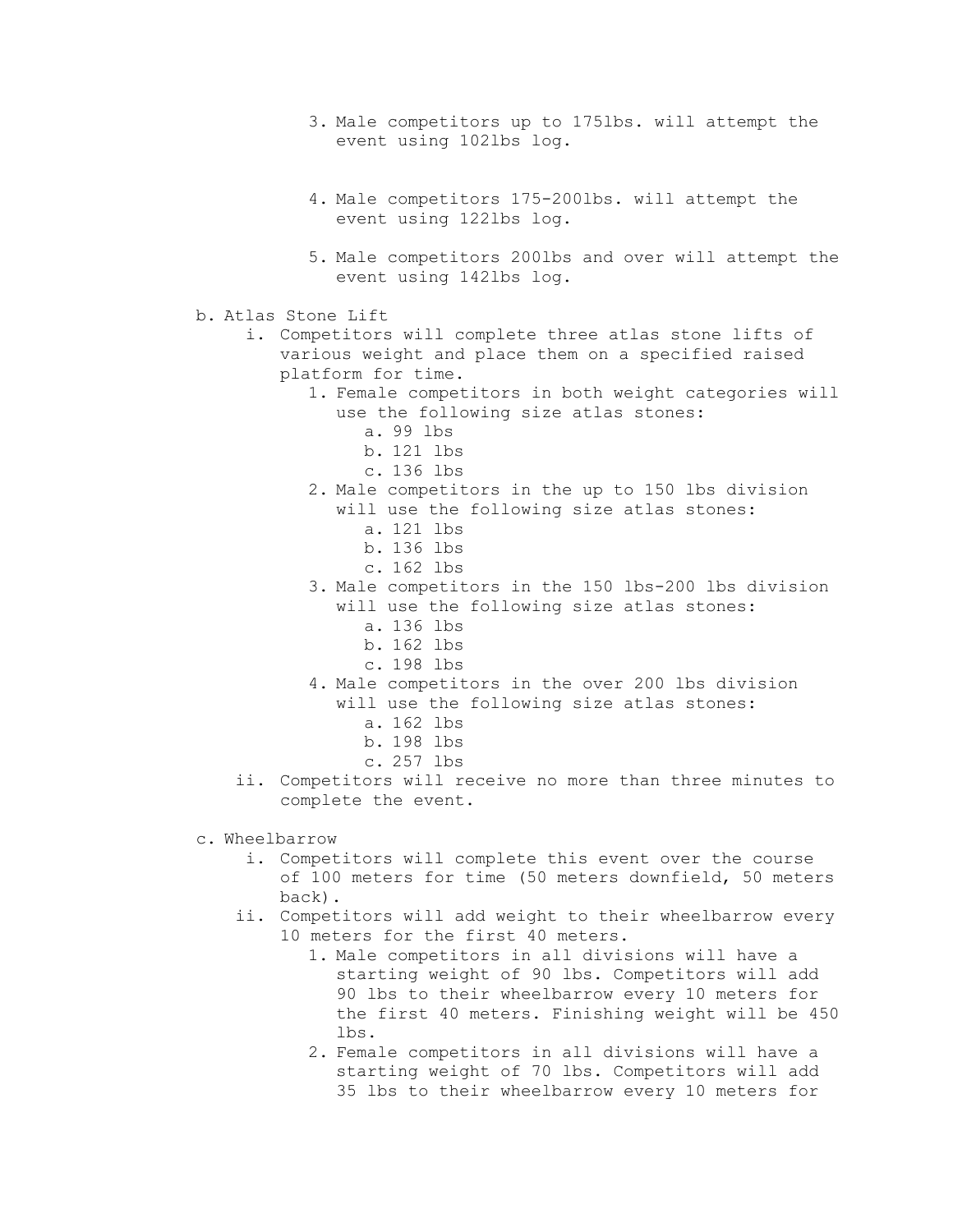the first 40 meters. Finishing weight will be 210 lbs.

- d. Sled Pull
	- i. Competitors will pull a weighted sled 50 meters for time.
		- 1. Male competitors in all divisions will pull 180 lbs for 50 meters.
		- 2. Female competitors in all divisions will pull 120 lbs for 50 meters.
- e. Farmer Walk
	- i. Competitors will carry a set weight in each hand as far as possible in sixty seconds.
		- 1. Male competitors in all divisions will carry 120 lbs per hand.
		- 2. Female competitors in all divisions will carry 70 lbs per hand.
- f. Tire Flip
	- i. Competitors will complete as many tire flips as possible in sixty seconds.
		- a. Male competitors in all divisions will flip a 7 ton tire (approximately 450 lbs.)
		- b. Female competitors in all divisions will
		- flip a 5 ton tire (approximately 270 lbs.)
- g. Deadlift
	- i. Competitors will complete as many deadlifts as possible in sixty seconds.
		- 1. Male Competitors in all divisions will deadlift 275 lbs.
		- 2. Female competitors in all divisions will deadlift 175 lbs.
- h.
- Yoke Carry
- i. Competitors will carry a yoke with preloaded weight 50m for time.
	- 1. Female competitors in up to 150lbs division will attempt the event carrying 180lbs yoke.
	- 2. Female competitors in the over 150lbs division will attempt the event carrying 200lbs yoke.
	- 3. Male competitors in the up to 150lbs division will attempt the event carrying 245lbs yoke.
	- 4. Male competitors in the 150 lbs-200lbs division will attempt this event carrying 285lbs yoke.
	- 5. Male competitors in the over 200lbs division will attempt this event carrying 325lbs yoke.
- i. Scoring